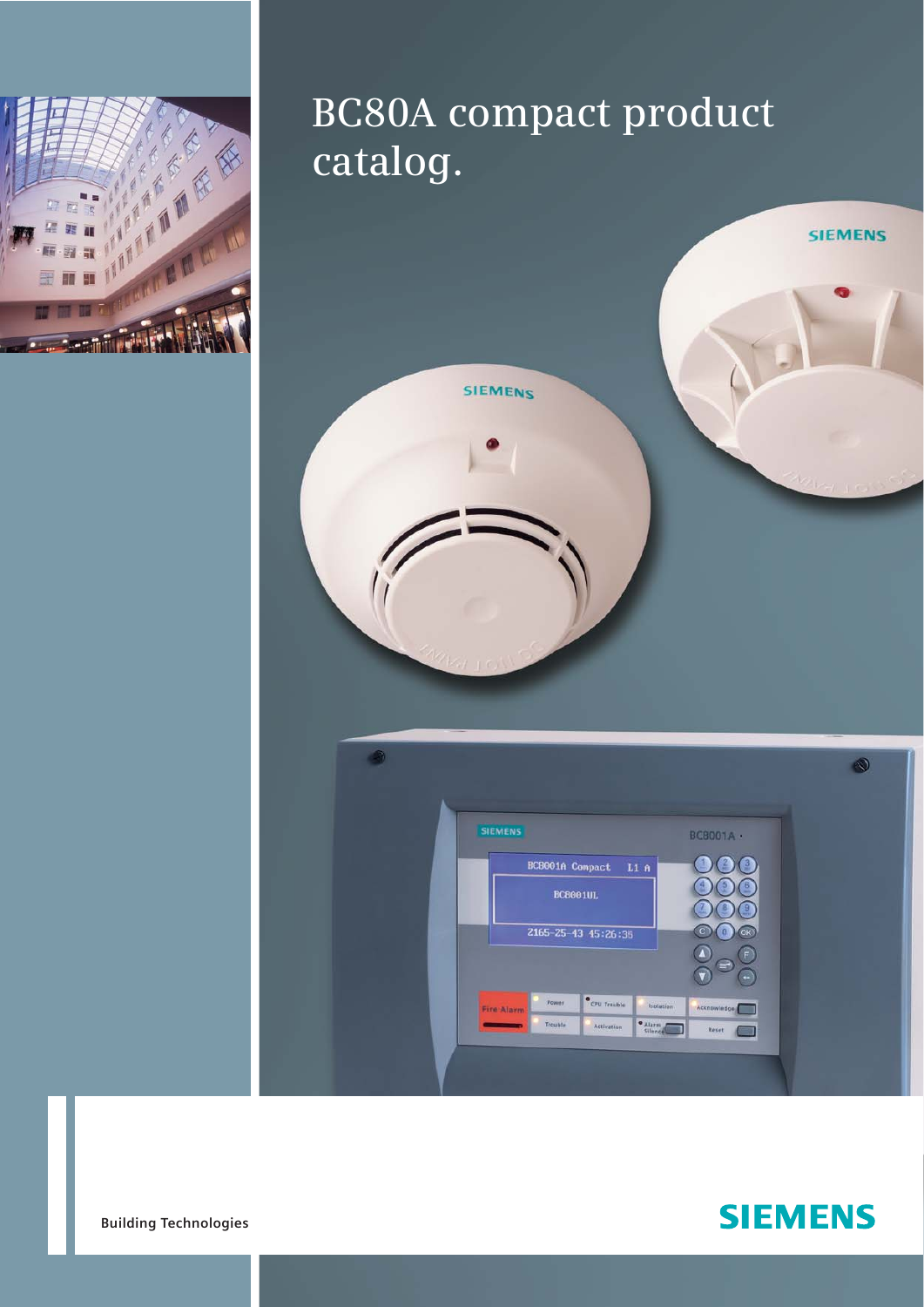# **A wide range of applications.**

**BC80A comprises an extensive product portfolio and can be installed in various building types. For instance, it is a perfect solution for:** 





**Hotels Commercial buildings Residential complexes**





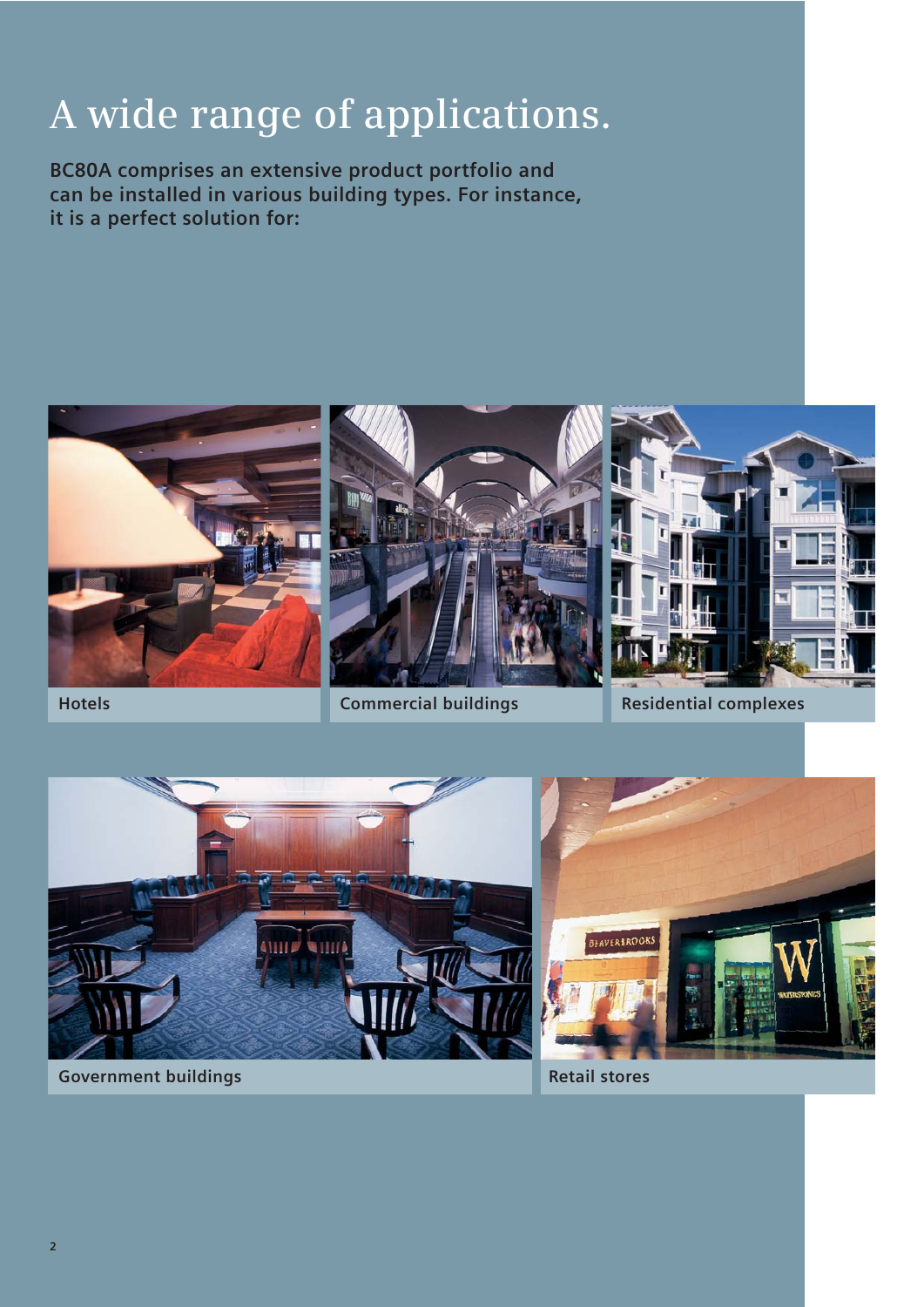## **UL-approved Siemens quality – reliable and economical.**

**Your customers are responsible for the protection of their employees, buildings, and assets. They also experience cost competition. As a result, they need fire protection components that deliver reliable fire detection and alarm signaling, but which are also cost-efficient. BC80A from Siemens addresses this need with a range of reasonably priced, UL-tested fire protection products, from fire detectors to control panels.**

#### **Example 1 Tested quality – high reliability**

BC80A products are certified by Underwriters Laboratories (UL). They carry the UL seal and satisfy the latest product safety requirements.

With the BC80A system you can offer your customers Siemens quality, based on in-depth research and development, state-of-the-art production technology and over 150 years of experience in fire protection. The products meet all technical safety requirements, from short-circuit protection to immunity against electromagnetic interference.

BC80A offers the flexibility your customers need, whether they want to expand or modernize their system. Thanks to its open topology, the system is forward-looking – for easy adaptation to growth and changing requirements.

#### - **Siemens technology – high cost-effectiveness**

BC80A combines high-quality technology with cost-effectiveness in both procurement and operation. Moderate hardware costs keep the investment manageable, while a flexible and expandable installation provides longterm perspective.

Cost-efficiency is also assured through compatibility with existing peripheral equipment and cables. BC80A serves you with the best arguments to help your customer decide: genuine brand quality at an affordable price – for years to come.

#### **BC80A – advantages at a glance:**

- $\blacksquare$  Tested and certified according to the latest UL standard
- $\blacksquare$  High quality based on decades of experience, in-depth research, and state-of-the-art production technology from Siemens
- $\blacksquare$  A flexible solution  $$ expandable and compatible with future developments
- Cost-effective moderate investment and easy adaptation to changing requirements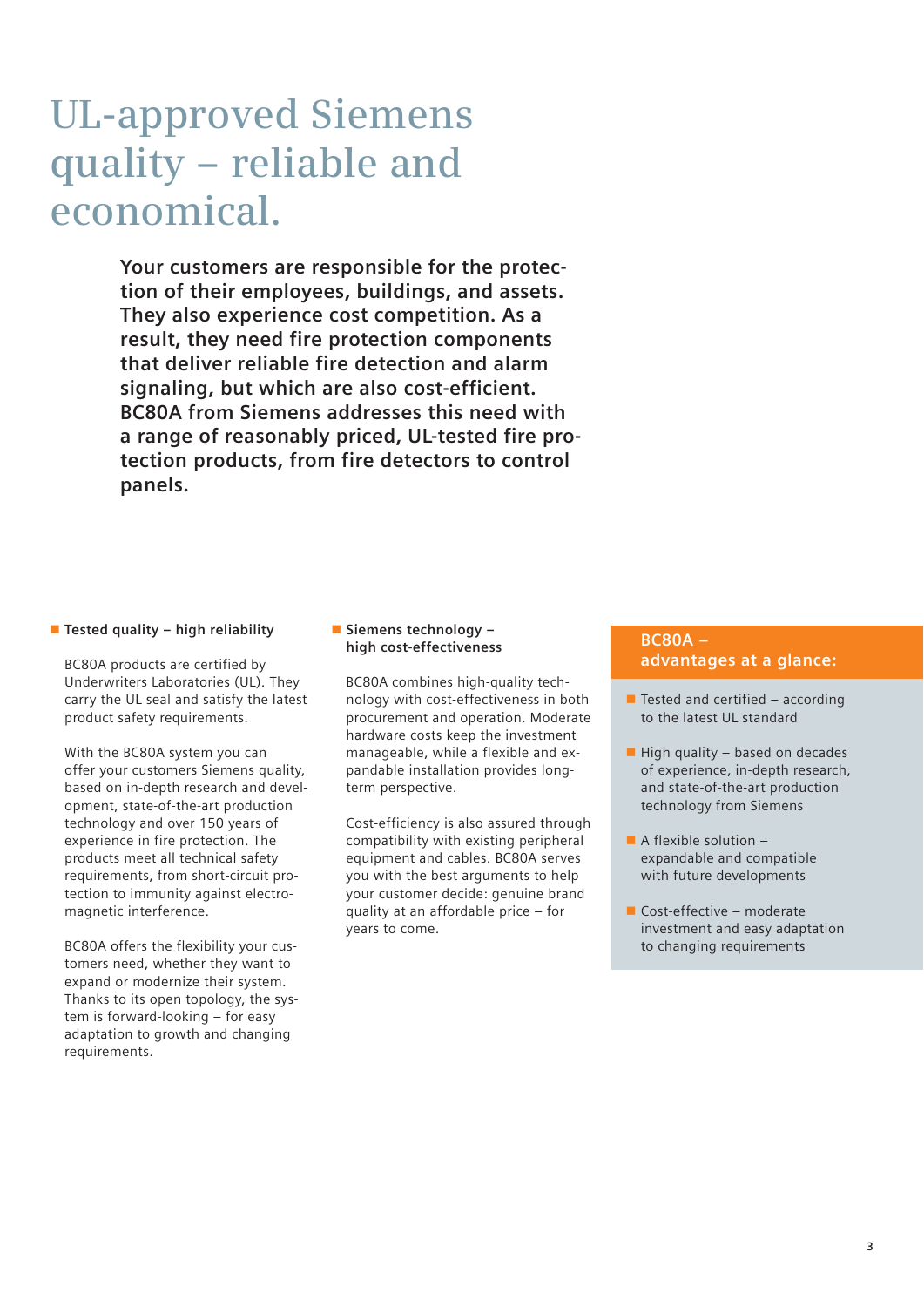## **Easy concepts make your work easier.**

**BC80A fire protection products are easy to implement and service. They can be quickly installed and rapidly commissioned. This reduces your costs and speeds up order processing. Simplicity of design reduces the period needed to gain familiarity with the system, so you can offer your customers user-friendly fire protection in the shortest possible time.**



#### - **Easy installation – fast protection**

Because the BC80A system units have been designed for easy installation, buildings can be protected quickly. BC80A provides polarity-free wiring; poles can no longer be accidentally reversed. Therefore, the networking of BC80A fire detectors, peripheral equipment, and BC80A control panels is rapid and accurate; the signal of protection always reaches its mark.

#### - **Easy configuration – fast commissioning**

Commissioning of the BC80A system is supported by an integrated autoconfiguration function; with it, the system automatically detects all integrated devices (auto-mapping). This reduces manual configuration to a minimum – eliminating a potential source of error. You benefit from a shorter time to a fully-operational system.

More complex manual programming can be conducted via the control panels or by using Windows-based software.

#### - **Easy maintenance – no interruption of operation**

All devices displayed on the controllers are shown with both their address number and position details. These help your customers assess error messages as aids to decisionmaking, and you to keep a clear overview during installation and maintenance.

Tracing faulty fire detectors or peripheral devices during system operation is swift, targeted, and cost-efficient.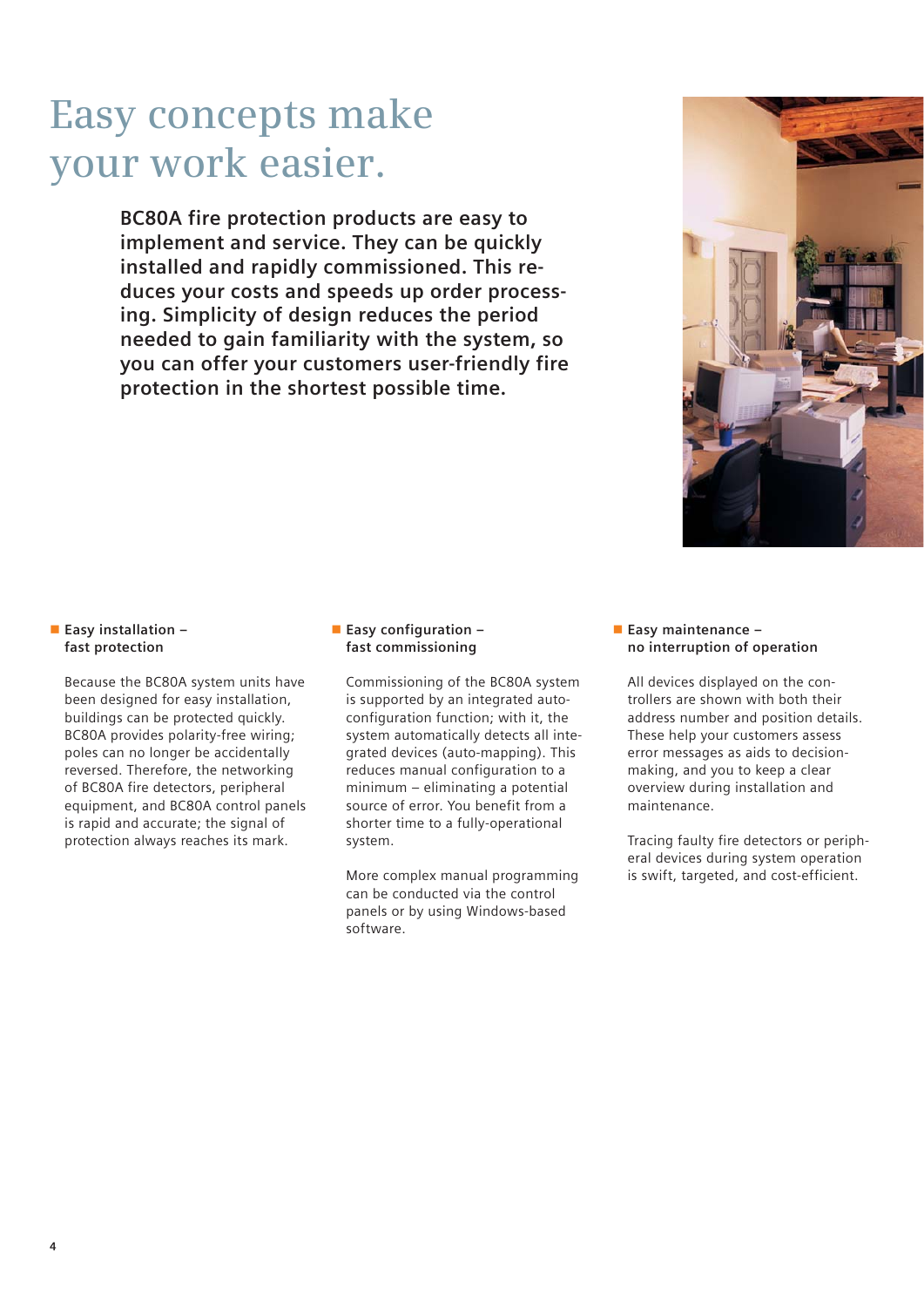

#### - **Easy expandability – high flexibility**

BC80A grows with your customers' requirements. When buildings or rooms are extended, the BC80A installation can also be expanded, for example with new T-Branches in the cabling and expansion cards in the control panels.

With an expansion card it is possible to hook up an additional 127 peripheral devices via the F-Bus. This increases options for larger projects.

#### **Easy conversion fast modernization**

Existing systems can be replaced and modernized with BC80A without large cabling expenditures. Currently installed cables can be used to network BC80A devices, since neither the fire detector lines nor the notification appliance circuits require a shielded wire. The system can also be linked with existing peripheral devices, which saves time and money. Software updates can be uploaded via the USB port of the control panels.

#### **BC80A – advantages at a glance:**

- **Easy installation and fast building** protection – thanks to installation aids and polarity-free non-shielded cabling
- $\blacksquare$  Fast commissioning  $-$  thanks to auto-mapping and Windows-based software
- Minimal maintenance address and position of detectors and peripheral devices needing service directly indicated
- **Smooth expansion via card inserts** for control panels and T-Branches for cabling
- $\blacksquare$  Easy modernization through use of present cabling, compatibility with existing peripheral equipment, and simple software uploads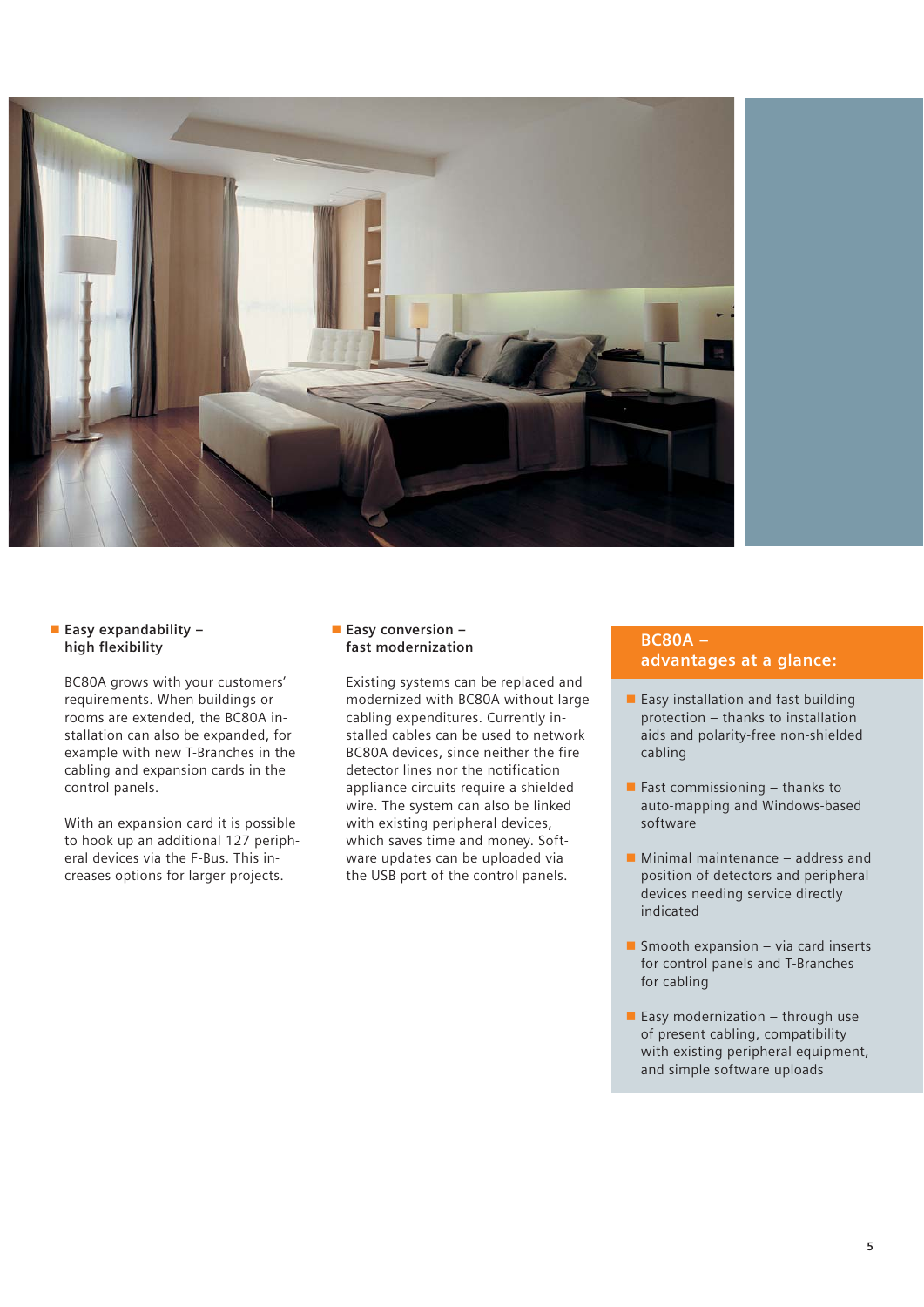## **BC80A design and installation guidelines.**

**In this section, we illustrate best practice for installation of fire detection equipment. While not all possible cases may be covered, these are intended to provide guidelines. Local regulations may be more detailed and must always be observed. Please contact your local Siemens sales organization for more detailed information and documentation.**



#### **BC80A detectors – detectors should be positioned\***

- at least 0.5 m from the wall
- $\blacksquare$  max. 12 m from the previous detector

#### **BC80A manual call points – manual call points should be positioned\***

- in a clearly visible location
- 1.5 m from floor level



#### **BC80A fire control panels – mounting the fire control panel\***

Keep a minimum distance to objects which could obscure the panel or the view to it



**Detector positioning near elevators\***



**Detector positioning near fresh air supply\***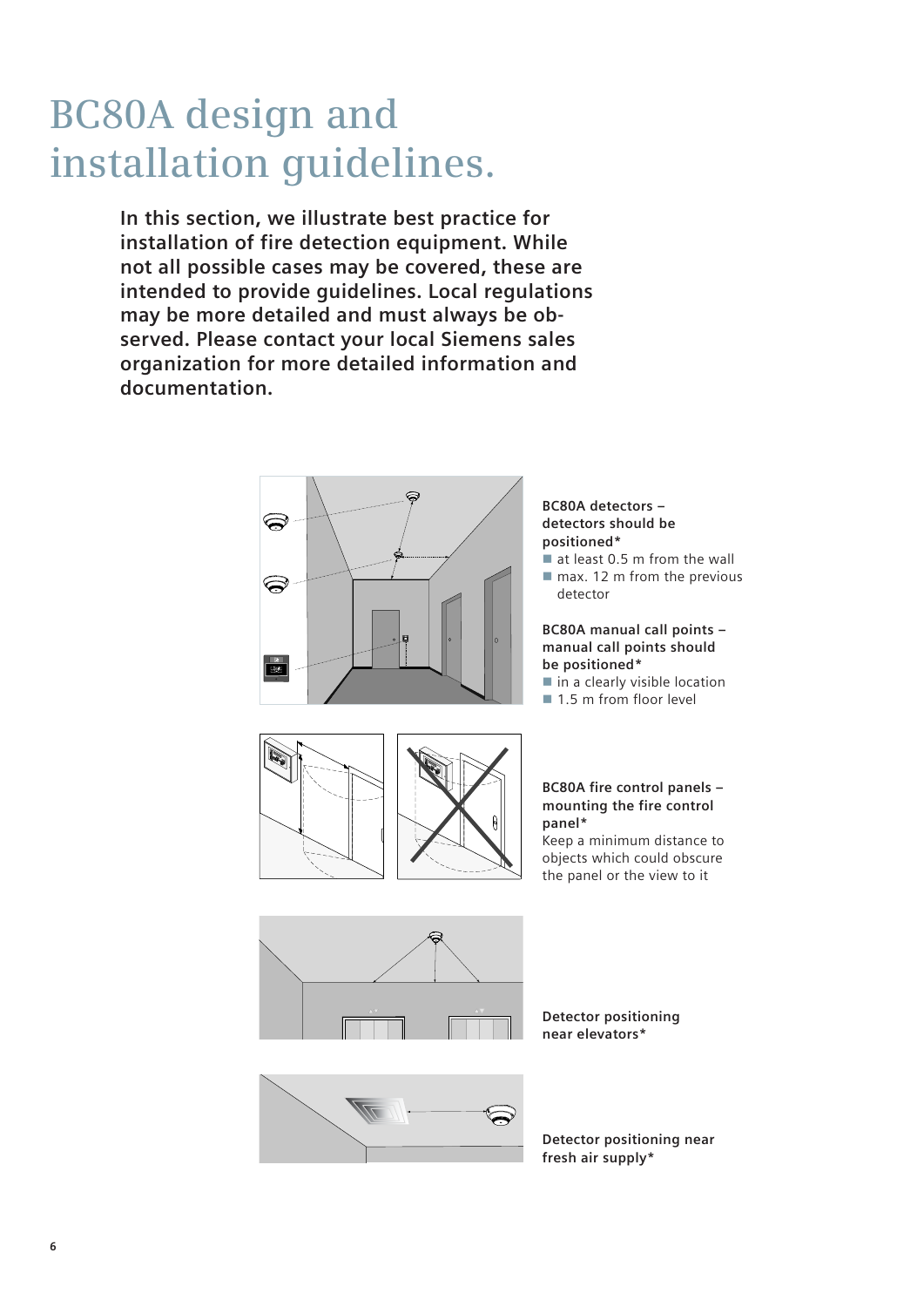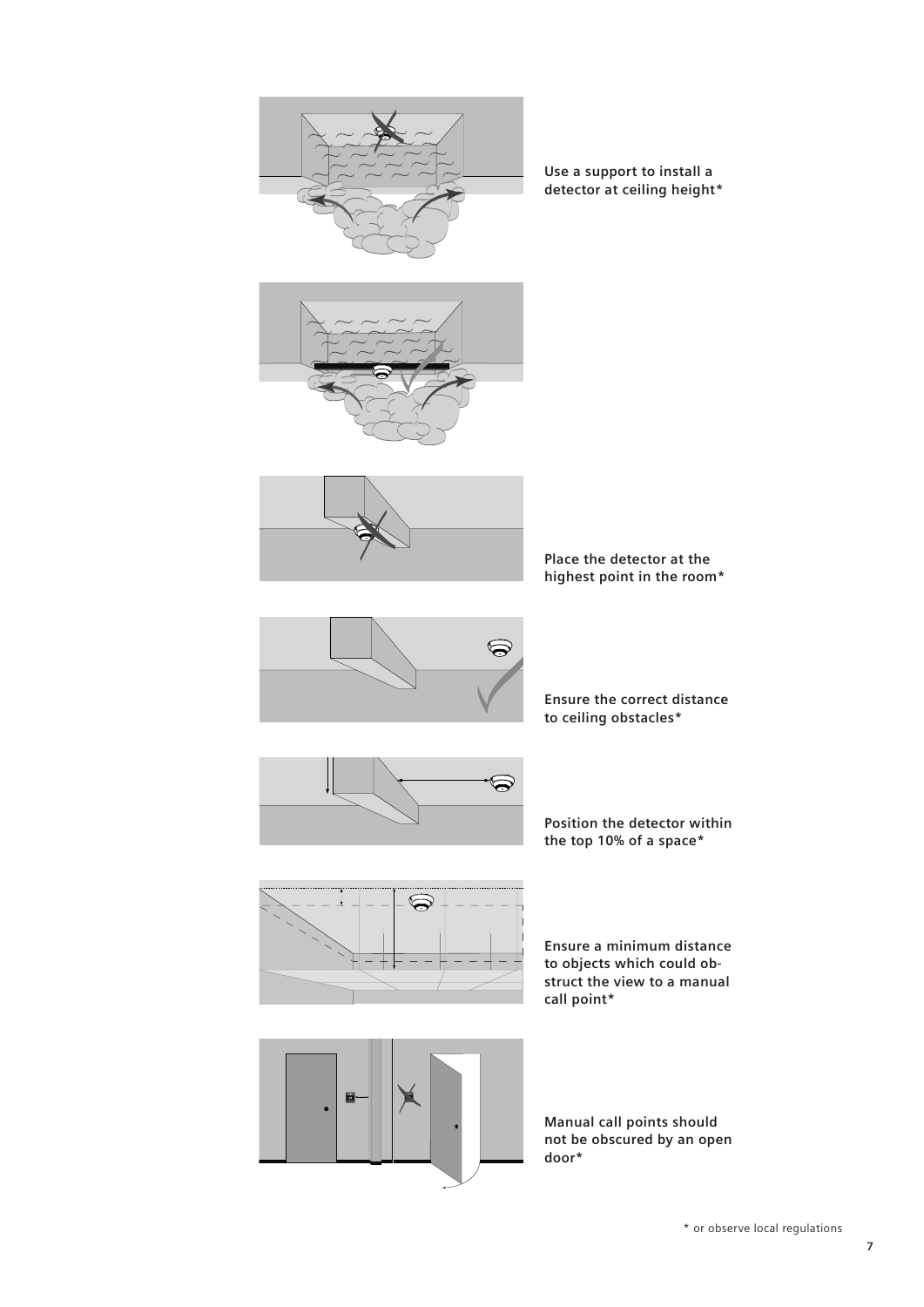# **Planning aid for fieldbus.**

### **Detectors and peripherals**

| Load           | <b>Name</b>                  | <b>Address points</b> | Quiescent<br>current (mA) | Max. current (mA) |
|----------------|------------------------------|-----------------------|---------------------------|-------------------|
| BDS031A        | Heat detector                |                       | 0.93                      | 1.02              |
| BDS051A        | Photoelectric smoke detector |                       | 0.93                      | 0,99              |
| <b>BDS121A</b> | Manual call point            |                       | 0.97                      | 1.21              |
| BDS132A        | Input module                 |                       | 1.05                      | 3.18              |
| <b>BDS221A</b> | Output module                |                       | 1.07                      | 3                 |

### **Panels and systems**

| <b>Source</b>    | <b>Name</b>                                 | <b>Address points</b> | Quiescent<br>current (mA) | Max. current (mA) |
|------------------|---------------------------------------------|-----------------------|---------------------------|-------------------|
| <b>BC8001A</b>   | Compact controller with 1 line              | 127                   | 182.5                     | 324.5             |
| <b>BC8001AE</b>  | Compact controller with 2 lines             | 254                   | 197.3                     | 372.0             |
| <b>BC8001AP</b>  | Compact controller<br>with 1 line, printer  | 127                   | 185.2                     | 346.4             |
| <b>BC8001APE</b> | Compact controller with<br>2 lines, printer | 254                   | 200.0                     | 393.9             |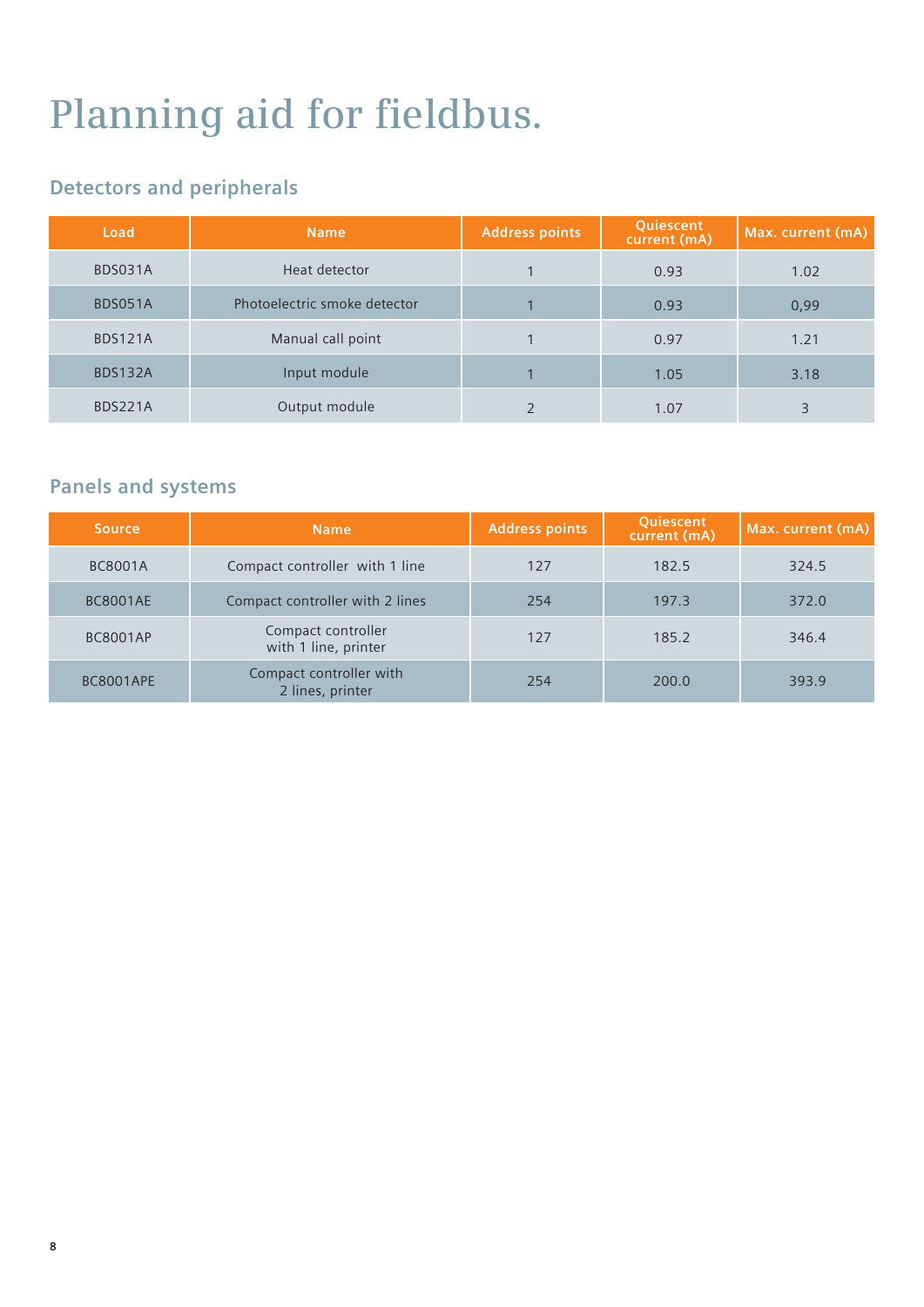## **BC80A at a glance.**





#### **Legend**

**F-Bus** Bus for connecting line devices<br>(max. 127 devices per line, bus length 1 km)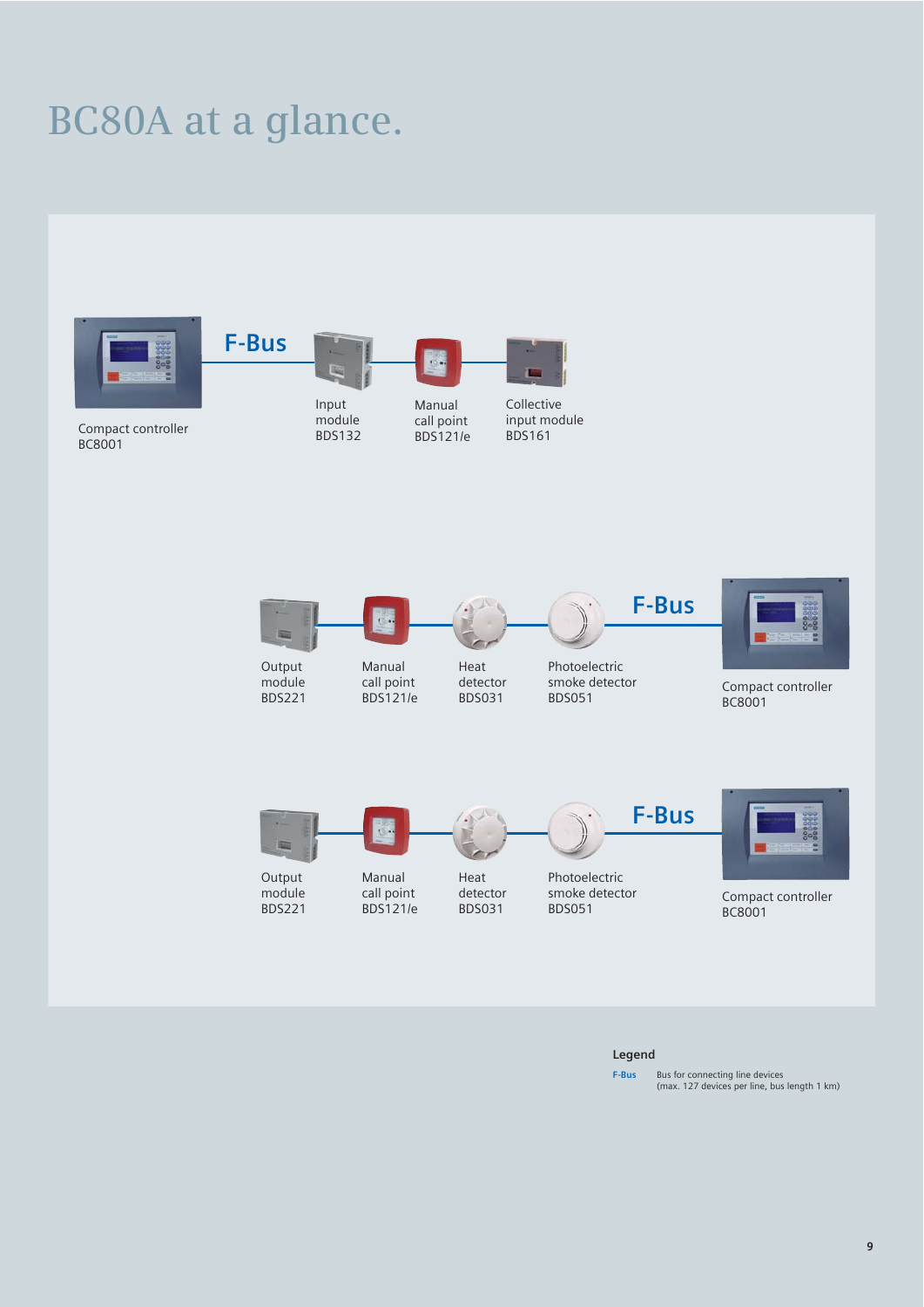

## **Genuine quality for your protection.**

MNO

**WANZ** 

 $\overline{w}$ 

GH

### **BC80A – Innovative UL-certified fire safety products from Siemens.**

**BC8001** 

Backed by 150 years of experience in fire protection, BC80A offers effective protection of people, buildings, and assets. From fire detectors to control panels, the system consists of reliable and economical fire safety products – certified by the Underwriters Laboratories (UL). Thanks to its open topology, BC80A offers the flexibility you need and adapts easily to changing requirements. It can be quickly installed and put into service. And BC80A is the perfect solution for a wide range of applications. For more information, please visit www.siemens.com/buildingtechnologies.

rion

**Building Technologies**

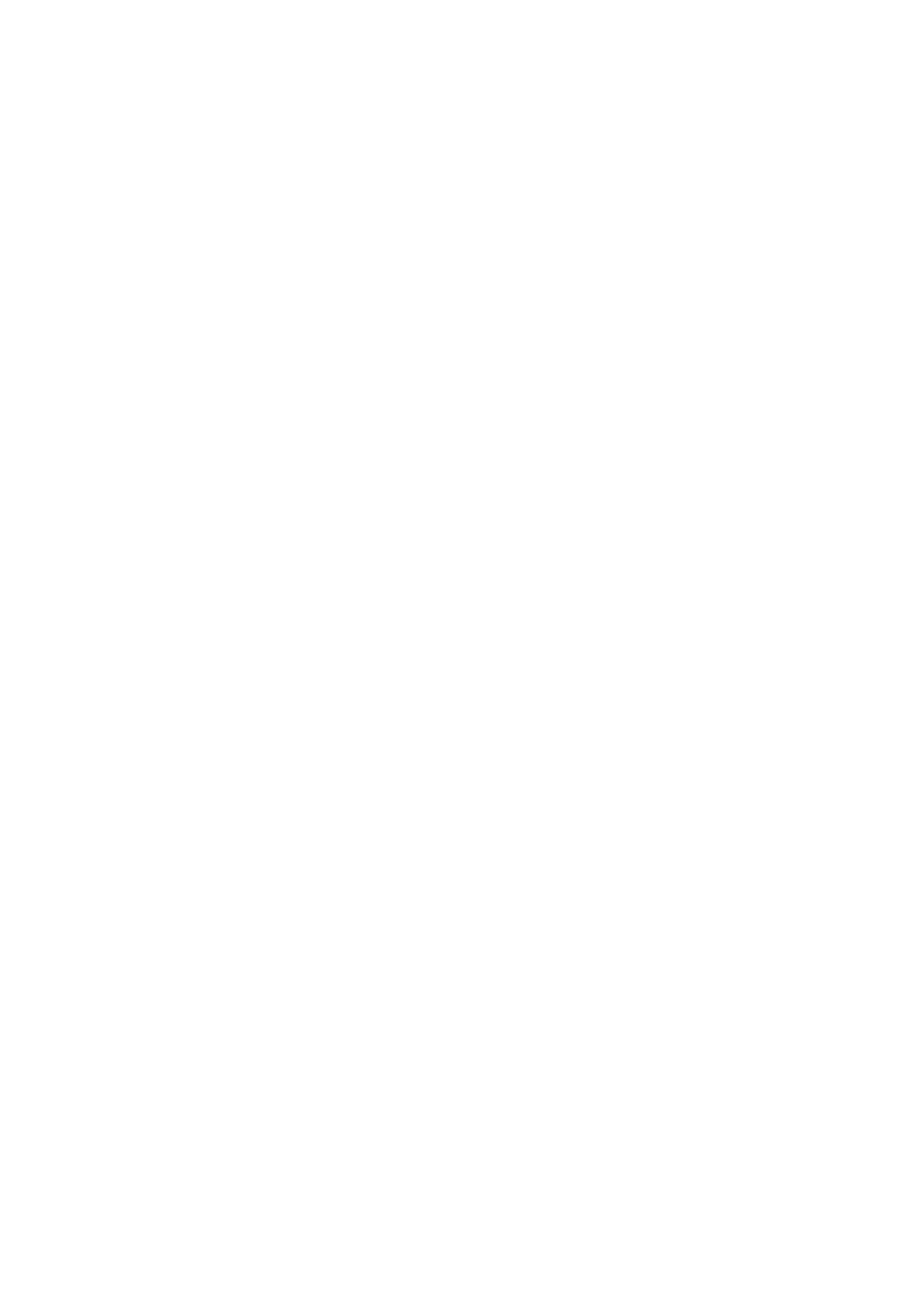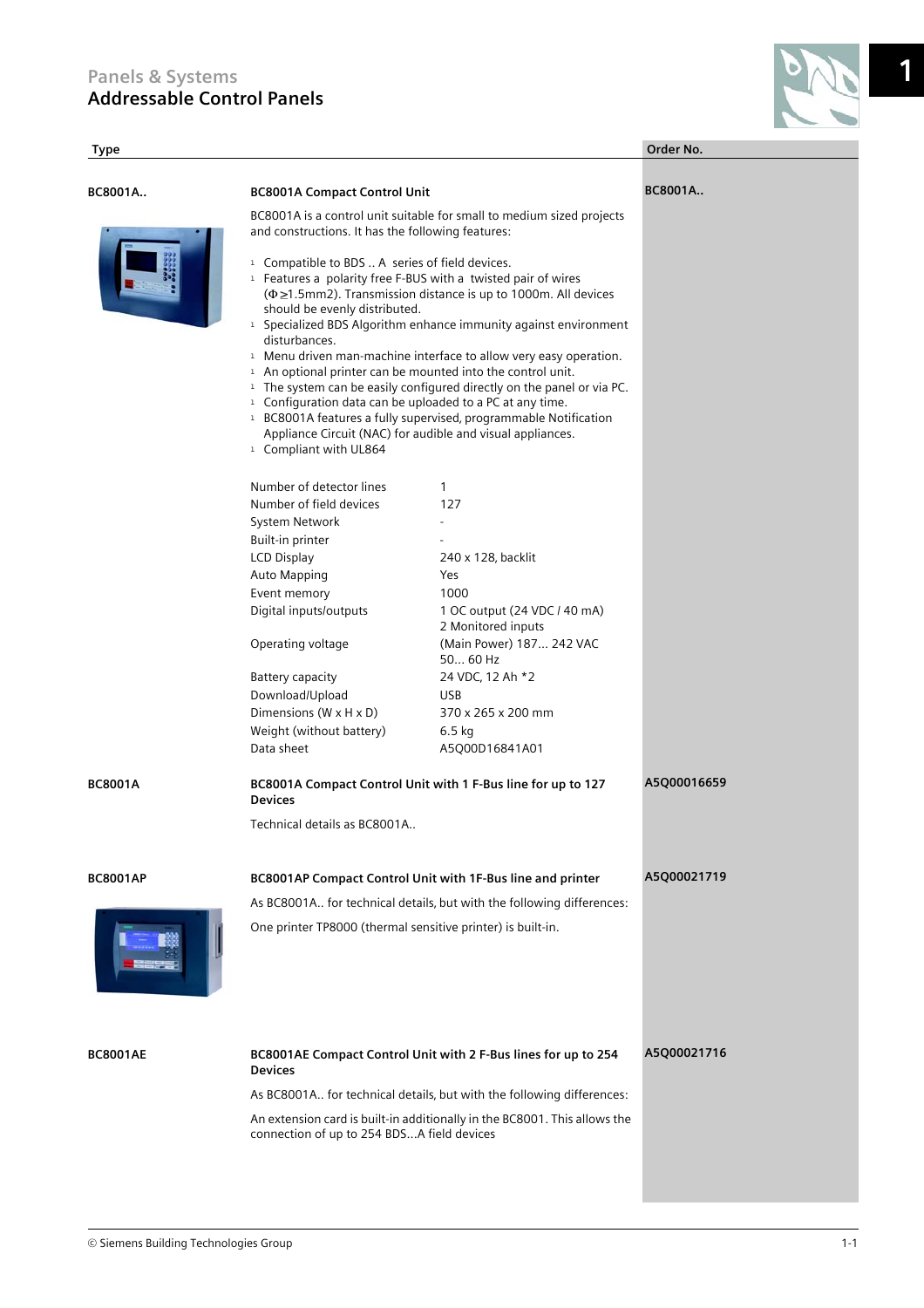#### **Panels & Systems Addressable Control Panels**

| <b>Type</b>      |                                                                                                | Order No.   |
|------------------|------------------------------------------------------------------------------------------------|-------------|
| <b>BC8001APE</b> | BC8001APE Compact Control Unit with 2 F-Bus lines for up to 254<br>Devices including a printer | A5Q00021720 |
|                  | As BC8001A for technical details, but with the following differences:                          |             |
|                  | Printer and extension card are built-in additionally.                                          |             |
|                  |                                                                                                |             |
|                  |                                                                                                |             |
|                  |                                                                                                |             |
|                  |                                                                                                |             |
|                  |                                                                                                |             |
|                  |                                                                                                |             |
|                  |                                                                                                |             |
|                  |                                                                                                |             |
|                  |                                                                                                |             |
|                  |                                                                                                |             |
|                  |                                                                                                |             |
|                  |                                                                                                |             |
|                  |                                                                                                |             |
|                  |                                                                                                |             |
|                  |                                                                                                |             |
|                  |                                                                                                |             |
|                  |                                                                                                |             |
|                  |                                                                                                |             |
|                  |                                                                                                |             |
|                  |                                                                                                |             |
|                  |                                                                                                |             |
|                  |                                                                                                |             |
|                  |                                                                                                |             |
|                  |                                                                                                |             |
|                  |                                                                                                |             |
|                  |                                                                                                |             |
|                  |                                                                                                |             |
|                  |                                                                                                |             |
|                  |                                                                                                |             |
|                  |                                                                                                |             |
|                  |                                                                                                |             |
|                  |                                                                                                |             |
|                  |                                                                                                |             |
|                  |                                                                                                |             |
|                  |                                                                                                |             |
|                  |                                                                                                |             |
|                  |                                                                                                |             |
|                  |                                                                                                |             |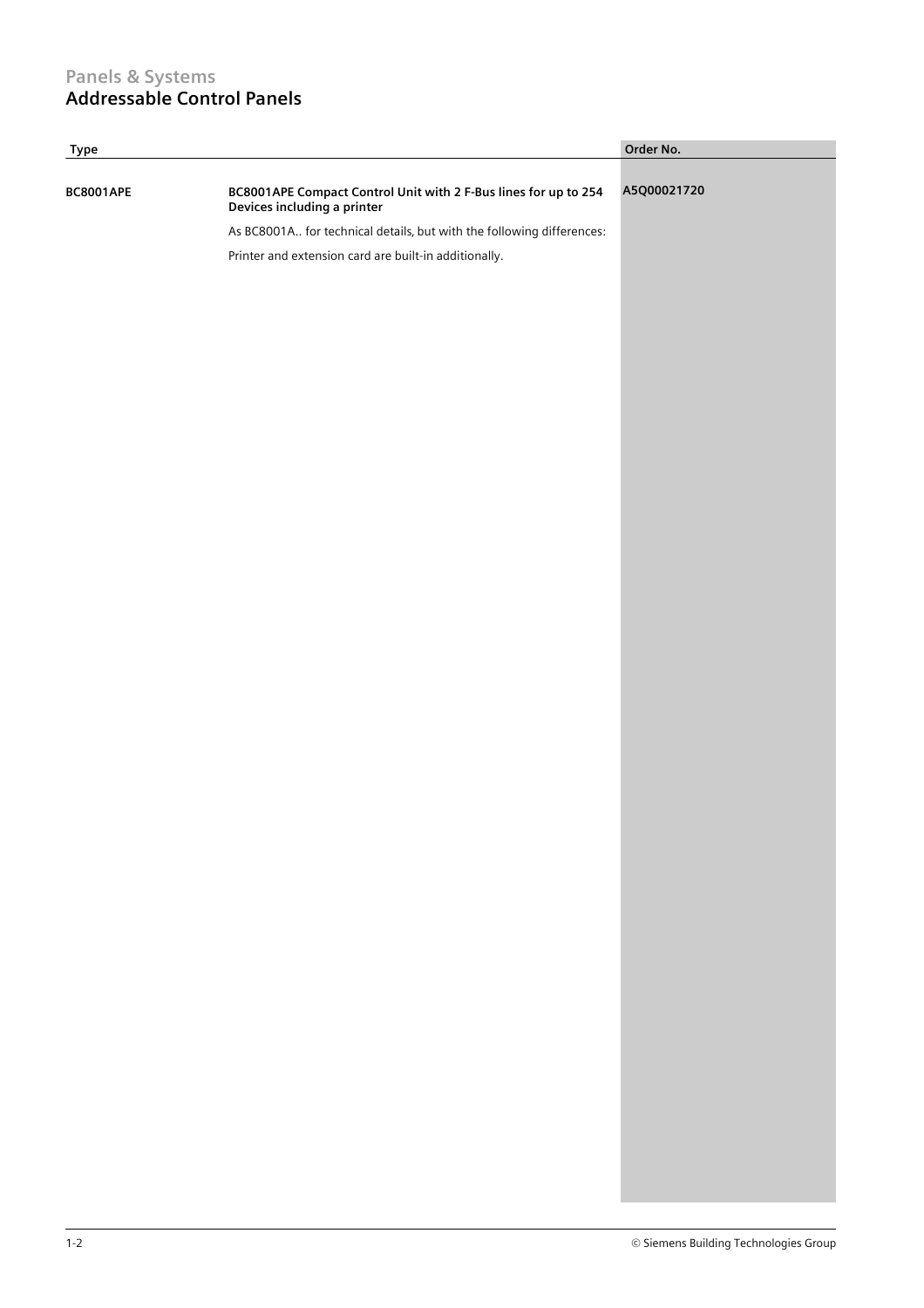**BDS031A BDS031A Addressable Heat Detector (Rate of Rise and Fix Temper-**

**BDS051A BDS051A Addressable Optical Smoke Detector**

**BDS000A BDS000A Addressable Detector Base**

**Type Order No.** 

| BDS031A Addressable Heat Detector (Rate of Rise and Fix Temper-<br>ature)                                                                                                                                                                                                                                                                                                                  | A5Q00016746                                                                                                                    |             |
|--------------------------------------------------------------------------------------------------------------------------------------------------------------------------------------------------------------------------------------------------------------------------------------------------------------------------------------------------------------------------------------------|--------------------------------------------------------------------------------------------------------------------------------|-------------|
| BDS031A is a heat detectors which can be connected to the F-Bus                                                                                                                                                                                                                                                                                                                            |                                                                                                                                |             |
| <sup>1</sup> Newly developed circuit and sensor ensure high performance of<br>fixed and rate of rise temperature detection.<br><sup>1</sup> High stability against dust, electromagnetic interference, tempera-<br>ture fluctuation, humidity and corrosion.<br><sup>1</sup> Produced with SMT advanced technology.                                                                        |                                                                                                                                |             |
| Operating voltage<br>Operating temperature<br>Storage temperature<br>Relative humidity<br>Quiescent current<br>Alarm current<br><b>FMC</b><br>Data sheet                                                                                                                                                                                                                                   | 16 32 VDC<br>$-10 +50$ °C<br>$-30+75$ °C<br>≤95 % (40 ± 2 °C)<br>$\leq$ 0.8 mA<br>1.0 <sub>m</sub> A<br>20 V/m<br>A5Q00016742A |             |
| BDS051A Addressable Optical Smoke Detector                                                                                                                                                                                                                                                                                                                                                 |                                                                                                                                | A5Q00016747 |
| BDS051A is smoke detector which can be connected to the F-Bus.                                                                                                                                                                                                                                                                                                                             |                                                                                                                                |             |
| <sup>1</sup> Patented labyrinth optical structure.<br><sup>1</sup> New built-in ASIC ensures high reliability of data processing.<br><sup>1</sup> Homogeneous response to different kind of smoke.<br><sup>1</sup> High stability against dust, electromagnetic interference, tempera-<br>ture fluctuation, humidity and corrosion.<br><sup>1</sup> Produced with SMT advanced technology. |                                                                                                                                |             |
| Operating voltage<br>Operating temperature<br>Storage temperature<br>Relative humidity<br><b>Oujescent current</b><br>Alarm current<br><b>FMC</b><br>Data sheet                                                                                                                                                                                                                            | 16 32 VDC<br>$-10 +50$ °C<br>$-30+75$ °C<br>≤95 % (40 ± 2 °C)<br>$\leq$ 0.8 mA<br>1.0 <sub>m</sub> A<br>20 V/m<br>A5Q00016743A |             |
| <b>BDS000A Addressable Detector Base</b>                                                                                                                                                                                                                                                                                                                                                   |                                                                                                                                | A5Q00016958 |
| Detector base is for field devices BDS051A and BDS031A.<br>The detector covers the whole base, the wiring capacity is 1.0 to 1.5<br>$mm2$ .                                                                                                                                                                                                                                                |                                                                                                                                |             |
| Data sheet                                                                                                                                                                                                                                                                                                                                                                                 | A5Q00016963A                                                                                                                   |             |
|                                                                                                                                                                                                                                                                                                                                                                                            |                                                                                                                                |             |

**2**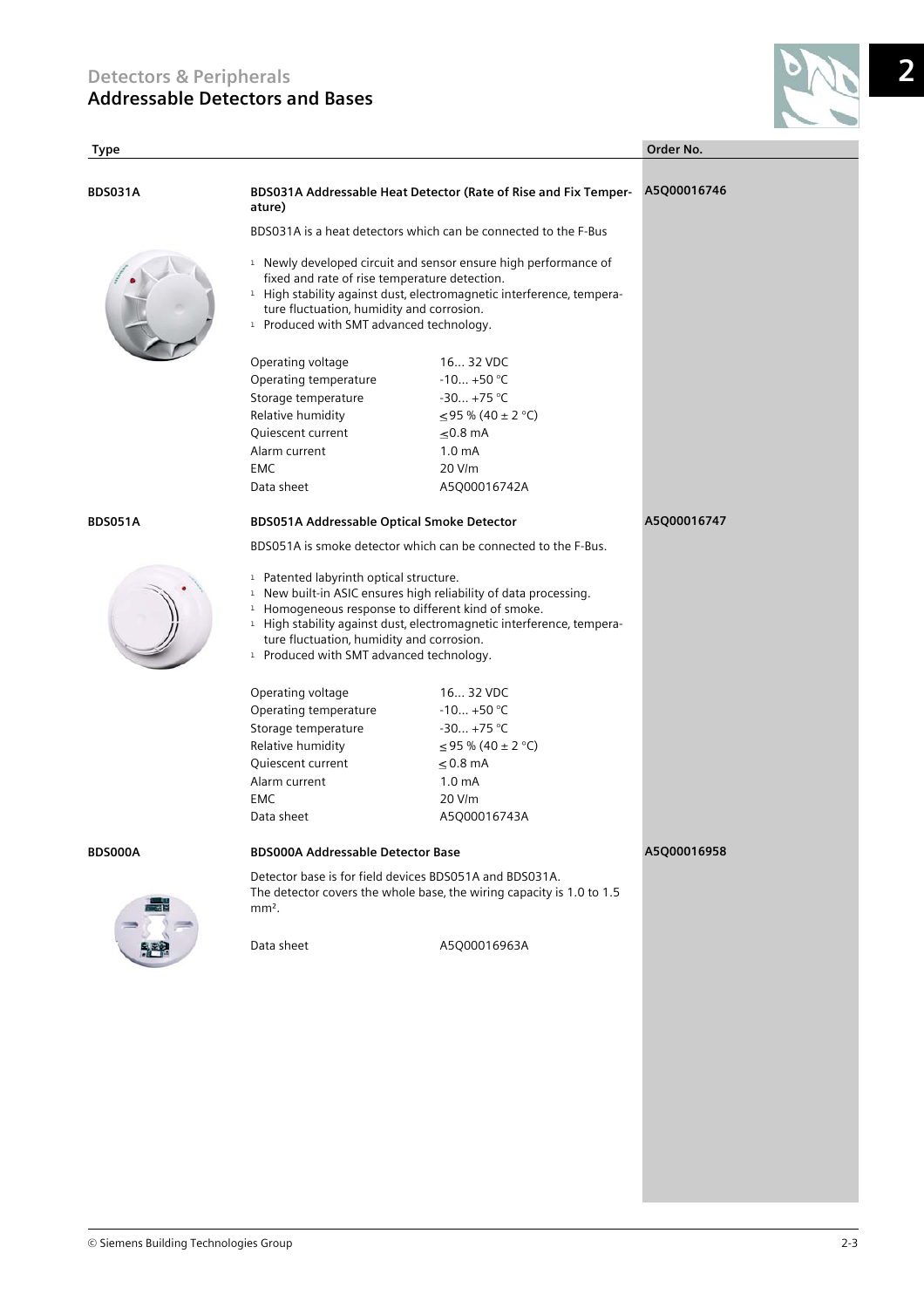#### **Detectors & Peripherals Manual Call Points**

| Type           |                                                                                |                                                                                                                                                                                                                       | Order No.   |  |
|----------------|--------------------------------------------------------------------------------|-----------------------------------------------------------------------------------------------------------------------------------------------------------------------------------------------------------------------|-------------|--|
| <b>BDS121A</b> | <b>BDS121A Manual Call Point</b>                                               |                                                                                                                                                                                                                       | A5Q00016798 |  |
| 偤              | Manual call point can immediate trigger a fire alarm by breaking the<br>glass. |                                                                                                                                                                                                                       |             |  |
|                | <sup>1</sup> Connected to F-Bus                                                | <sup>1</sup> Installed in the public area such as staircase, elevator lobby, etc<br><sup>1</sup> Device address can be set via a DIP-switch.                                                                          |             |  |
| <b>SIEMENS</b> |                                                                                | <sup>1</sup> A built-in dry contact can be used to activate another equipment.<br><sup>1</sup> Mounted on the wall 1.5 meters above the ground.<br><sup>1</sup> Electronic part and housing are delivered separately. |             |  |
|                | Operating voltage<br>Operating temperature                                     | 24 VDC<br>$-20 +55 °C$                                                                                                                                                                                                |             |  |
|                | Relative humidity                                                              | $\leq$ 95 % (40 ± 2 °C)                                                                                                                                                                                               |             |  |
|                | Quiescent current                                                              | $≤0.5$ mA                                                                                                                                                                                                             |             |  |
|                | Alarm current                                                                  | $≤3.0$ mA                                                                                                                                                                                                             |             |  |
|                | Capacity of dry contact                                                        | 24 VDC / 0.1 A                                                                                                                                                                                                        |             |  |
|                | EMC                                                                            | 10 V/m                                                                                                                                                                                                                |             |  |
|                | Data sheet                                                                     | A5Q00016799A                                                                                                                                                                                                          |             |  |
|                |                                                                                |                                                                                                                                                                                                                       |             |  |
|                |                                                                                |                                                                                                                                                                                                                       |             |  |
|                |                                                                                |                                                                                                                                                                                                                       |             |  |
|                |                                                                                |                                                                                                                                                                                                                       |             |  |
|                |                                                                                |                                                                                                                                                                                                                       |             |  |
|                |                                                                                |                                                                                                                                                                                                                       |             |  |
|                |                                                                                |                                                                                                                                                                                                                       |             |  |
|                |                                                                                |                                                                                                                                                                                                                       |             |  |
|                |                                                                                |                                                                                                                                                                                                                       |             |  |
|                |                                                                                |                                                                                                                                                                                                                       |             |  |
|                |                                                                                |                                                                                                                                                                                                                       |             |  |
|                |                                                                                |                                                                                                                                                                                                                       |             |  |
|                |                                                                                |                                                                                                                                                                                                                       |             |  |
|                |                                                                                |                                                                                                                                                                                                                       |             |  |
|                |                                                                                |                                                                                                                                                                                                                       |             |  |
|                |                                                                                |                                                                                                                                                                                                                       |             |  |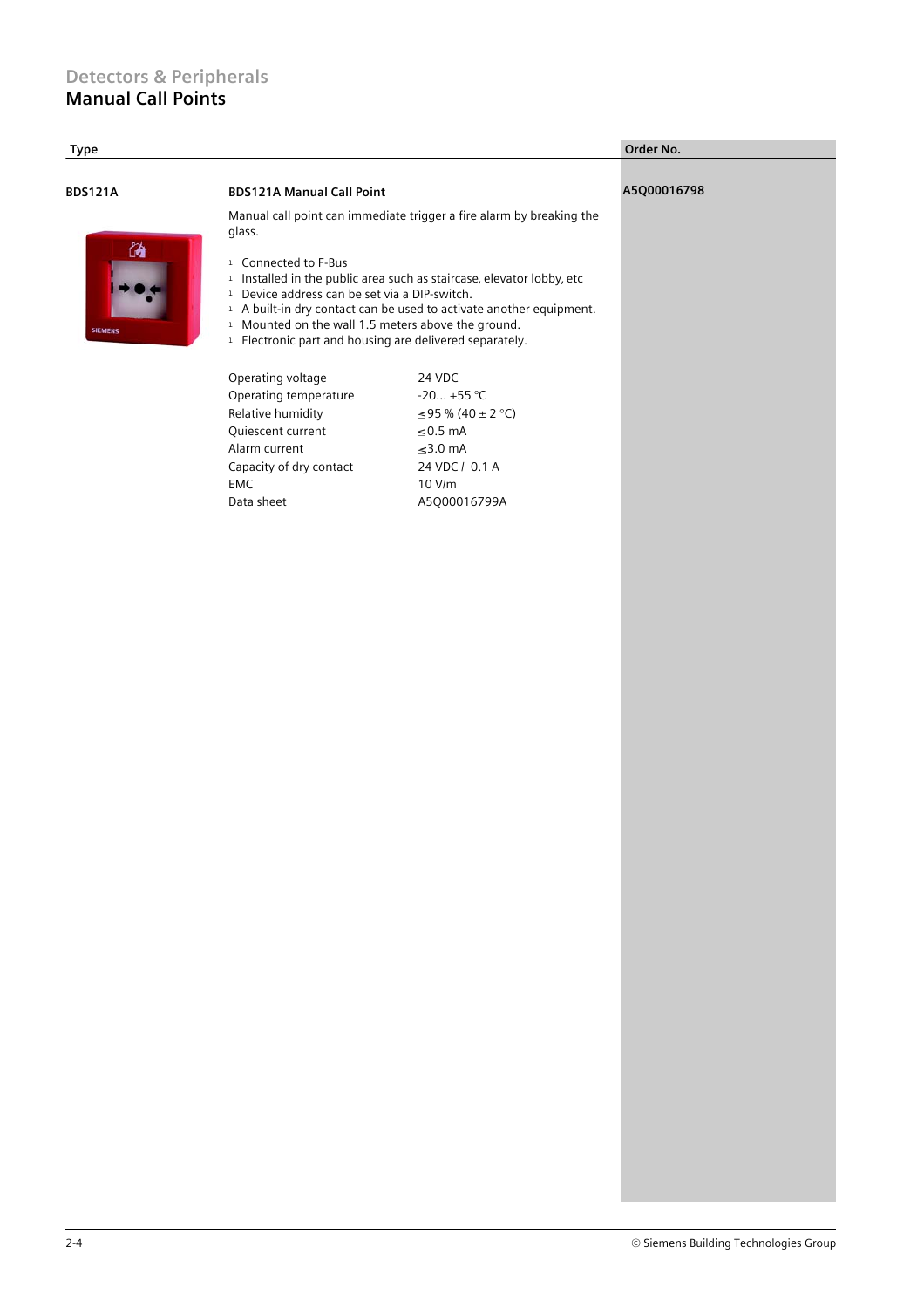

**2**

### **Type Order No. BDS132A BDS132A Input Module** The input module serves as an interface to transmit alarms or technical signals from other equipments to the fire alarm control unit. <sup>1</sup> Connected to the F-Bus, device address can be set with a DIP-switch.  $1$  Serves as interface for potential free signals from flow switches, pressure switches, etc to the fire alarm system.  $1$  The signal will be transmitted to the controller and trigger corresponding actions. <sup>1</sup> Connection faults will be automatically detected and displayed on the controller. Operating voltage 24 VDC Operating temperature 0... +49 °C Relative humidity  $\leq 95 \% (40 \pm 2 °C)$ Activation current  $\leq 4.0$  m A Quiescent current  $\leq 1$  mA Wiring Capacity  $1.0 \sim 1.5$  mm<sup>2</sup> Data sheet A5Q00021191A **A5Q00021150 BDS221A BDS221A Output Module** The output module is used to activate external equipment according to the function of the fire alarm unit. <sup>1</sup> Connected to F-Bus, addresses are set with a DIP-switch.  $1$  Output can be configured as pulse or steady on with DIP-switch. <sup>1</sup> Connection is polarity free.  $1$  The input signal for feedback is a potential free contact.  $1$  It is not recommended to use this module for extinguishing control directly.  $1$  Faults will be automatically detected and displayed on the controller. Operating voltage 24 VDC Operating temperature 0... +49 °C Relative humidity  $\leq 95 \% (40 \pm 2 °C)$ Activation current  $\leq$ 3.0 mA Quiescent current  $\leq 1$  mA Relay output 125 VAC / 0.6 A 24 VDC / 2 A Status LEDs Steady output - Steady ON Pulse Output - Flashing Wiring Capacity 1.0... 1.5 mm<sup>2</sup> Data sheet A5Q00021192A **A5Q00021149**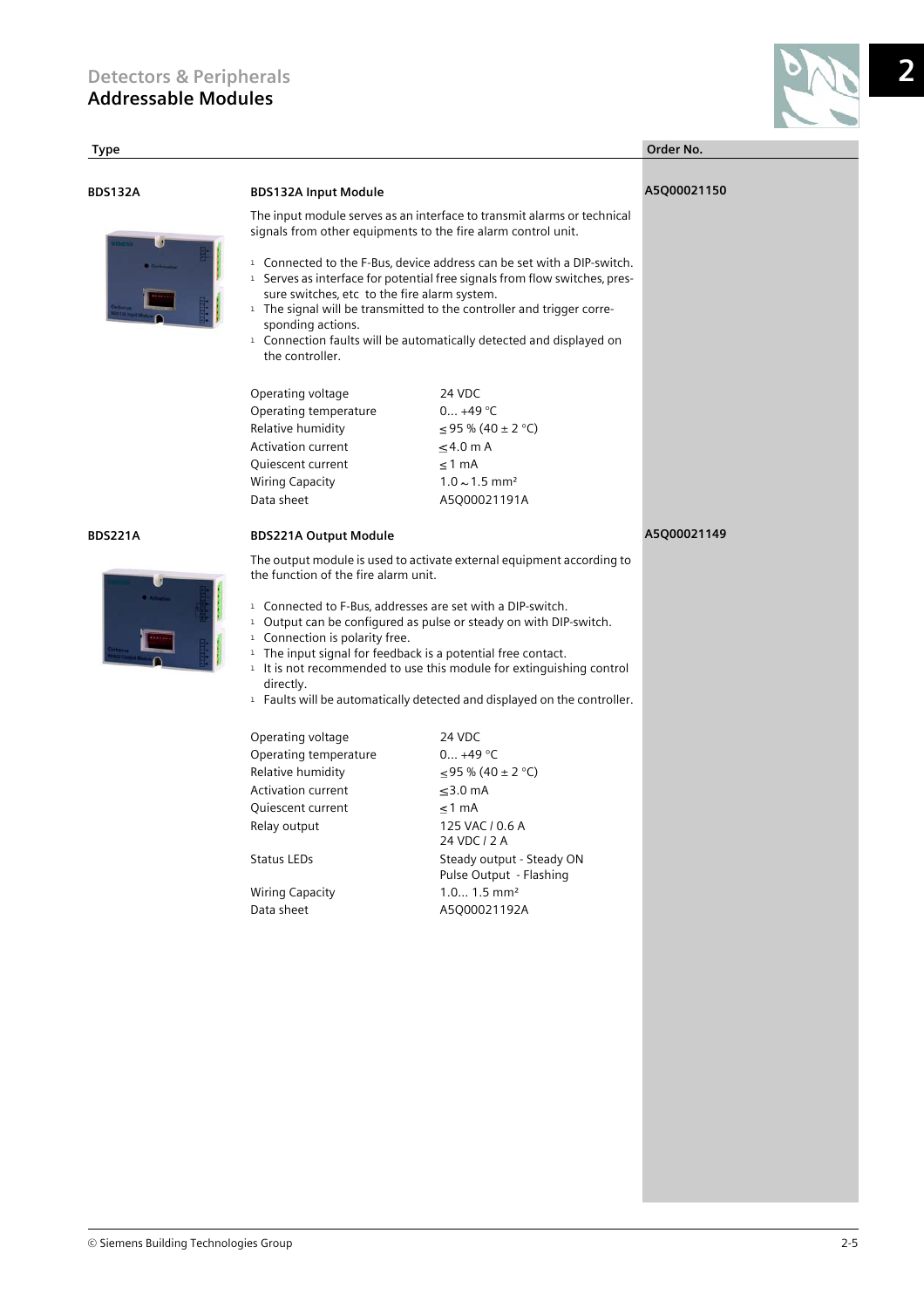### **Spare Parts & Upgrades**

| <b>Type</b>     |                                                                                                                                                                                                                                                                              |              | Order No.   |
|-----------------|------------------------------------------------------------------------------------------------------------------------------------------------------------------------------------------------------------------------------------------------------------------------------|--------------|-------------|
| <b>TP8000</b>   | TP8000 Printer<br>A thermal sensitive printer is used to print events.                                                                                                                                                                                                       |              | A6C50000028 |
| 31420           | Data sheet                                                                                                                                                                                                                                                                   | A5Q00016403A |             |
| <b>BCE8001A</b> | <b>BCE8001 Extension Card</b>                                                                                                                                                                                                                                                |              | A5Q00020399 |
|                 | Extension card for BC8001 compact controller.<br>This card contains the following interfaces:                                                                                                                                                                                |              |             |
|                 | <sup>1</sup> A-Bus interface to add the network feature to the compact controller<br>(networkable up to 32 controllers).<br><sup>1</sup> B-Bus interface to allow BC8001 to connect up to 3 B-Bus devices.<br><sup>1</sup> F-Bus interface for additional up to 127 devices. |              |             |
|                 | Data sheet                                                                                                                                                                                                                                                                   | A5Q00016402A |             |
| <b>BCC8001A</b> | BCC 8001 Main Board of BC80 Compact                                                                                                                                                                                                                                          |              | A5Q00015745 |
|                 | Data sheet                                                                                                                                                                                                                                                                   | A5Q00016405A |             |
|                 |                                                                                                                                                                                                                                                                              |              |             |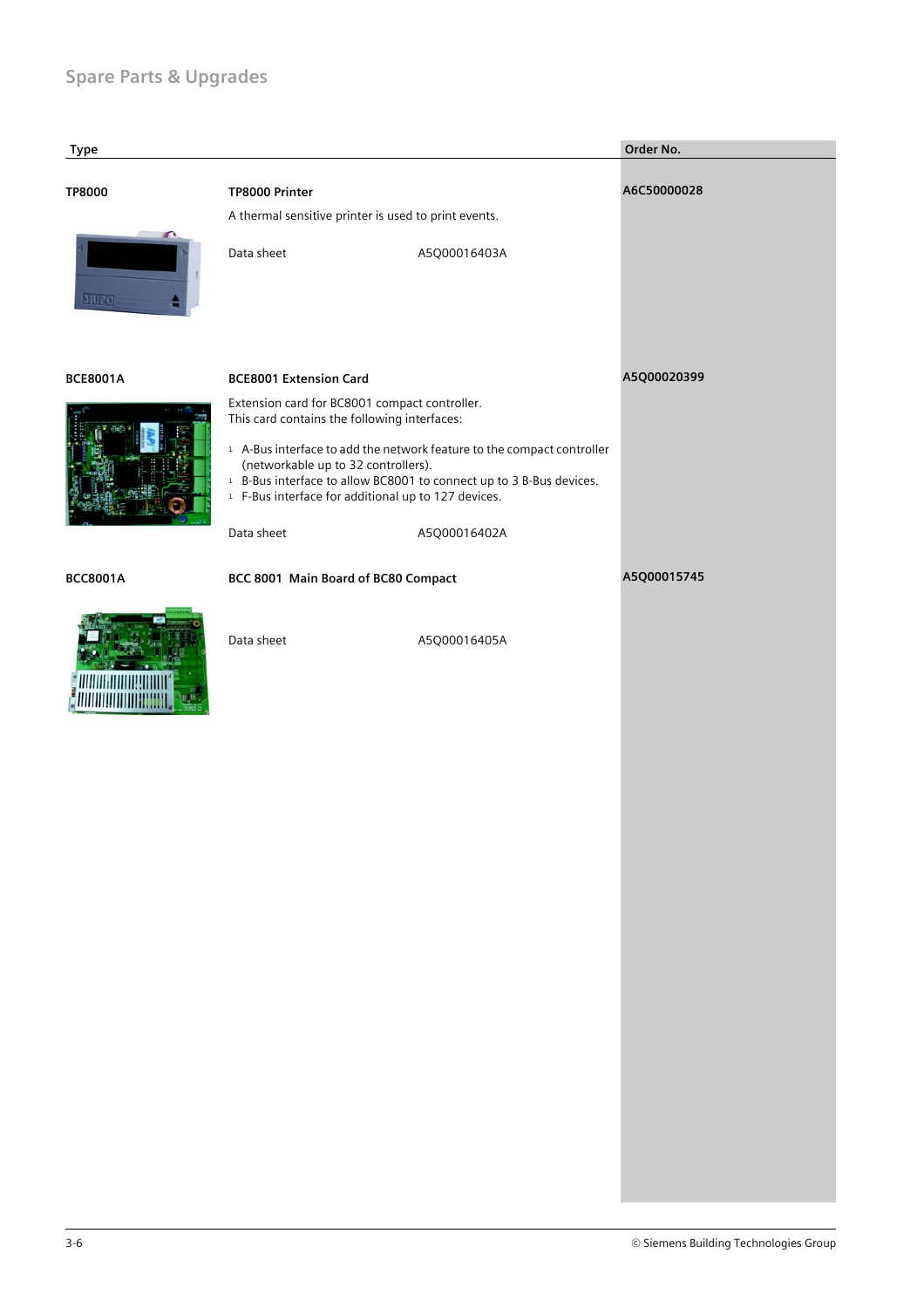### **Type Index**

| Type             | <b>Description</b>                                                                             | Order No.   | Page    |
|------------------|------------------------------------------------------------------------------------------------|-------------|---------|
| <b>BC8001A</b>   | BC8001A Compact Control Unit with 1 F-Bus line for up to 127 De-A5Q00016659<br>vices           |             | $1 - 1$ |
| BC8001A          | <b>BC8001A Compact Control Unit</b>                                                            | BC8001A     | $1 - 1$ |
| <b>BC8001AE</b>  | BC8001AE Compact Control Unit with 2 F-Bus lines for up to 254 A5Q00021716<br><b>Devices</b>   |             | $1 - 1$ |
| <b>BC8001AP</b>  | BC8001AP Compact Control Unit with 1F-Bus line and printer                                     | A5Q00021719 | $1 - 1$ |
| <b>BC8001APE</b> | BC8001APE Compact Control Unit with 2 F-Bus lines for up to 254<br>Devices including a printer | A5Q00021720 | $1 - 2$ |
| <b>BCC8001A</b>  | BCC 8001 Main Board of BC80 Compact                                                            | A5Q00015745 | $3-6$   |
| <b>BCE8001A</b>  | <b>BCE8001 Extension Card</b>                                                                  | A5Q00020399 | $3-6$   |
| BDS000A          | BDS000A Addressable Detector Base                                                              | A5Q00016958 | $2 - 3$ |
| BDS031A          | BDS031A Addressable Heat Detector (Rate of Rise and Fix Temper- A5Q00016746<br>ature)          |             | $2 - 3$ |
| BDS051A          | BDS051A Addressable Optical Smoke Detector                                                     | A5Q00016747 | $2 - 3$ |
| <b>BDS121A</b>   | <b>BDS121A Manual Call Point</b>                                                               | A5Q00016798 | $2 - 4$ |
| <b>BDS132A</b>   | BDS132A Input Module                                                                           | A5Q00021150 | $2 - 5$ |
| <b>BDS221A</b>   | <b>BDS221A Output Module</b>                                                                   | A5Q00021149 | $2 - 5$ |
| TP8000           | TP8000 Printer                                                                                 | A6C50000028 | $3-6$   |